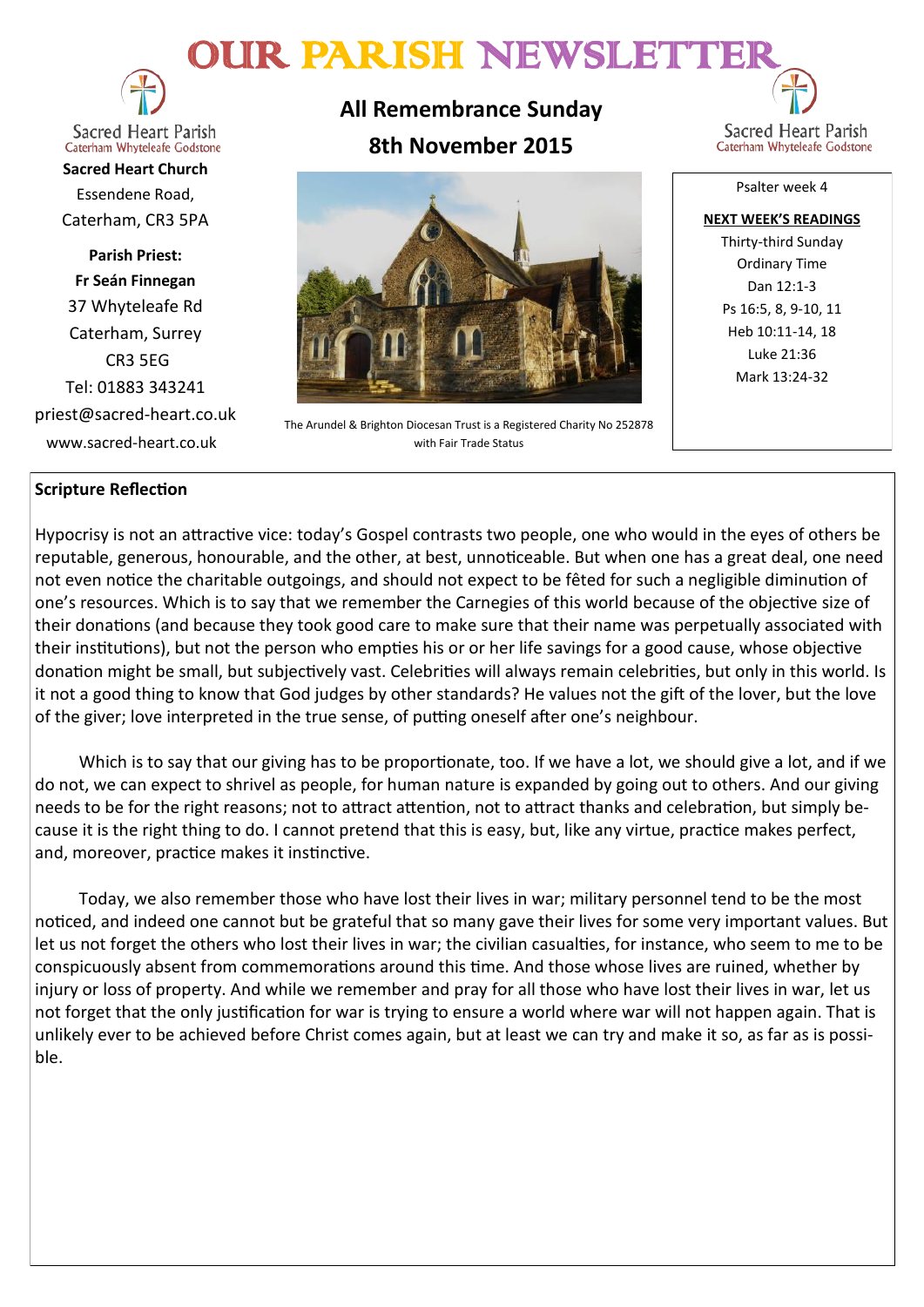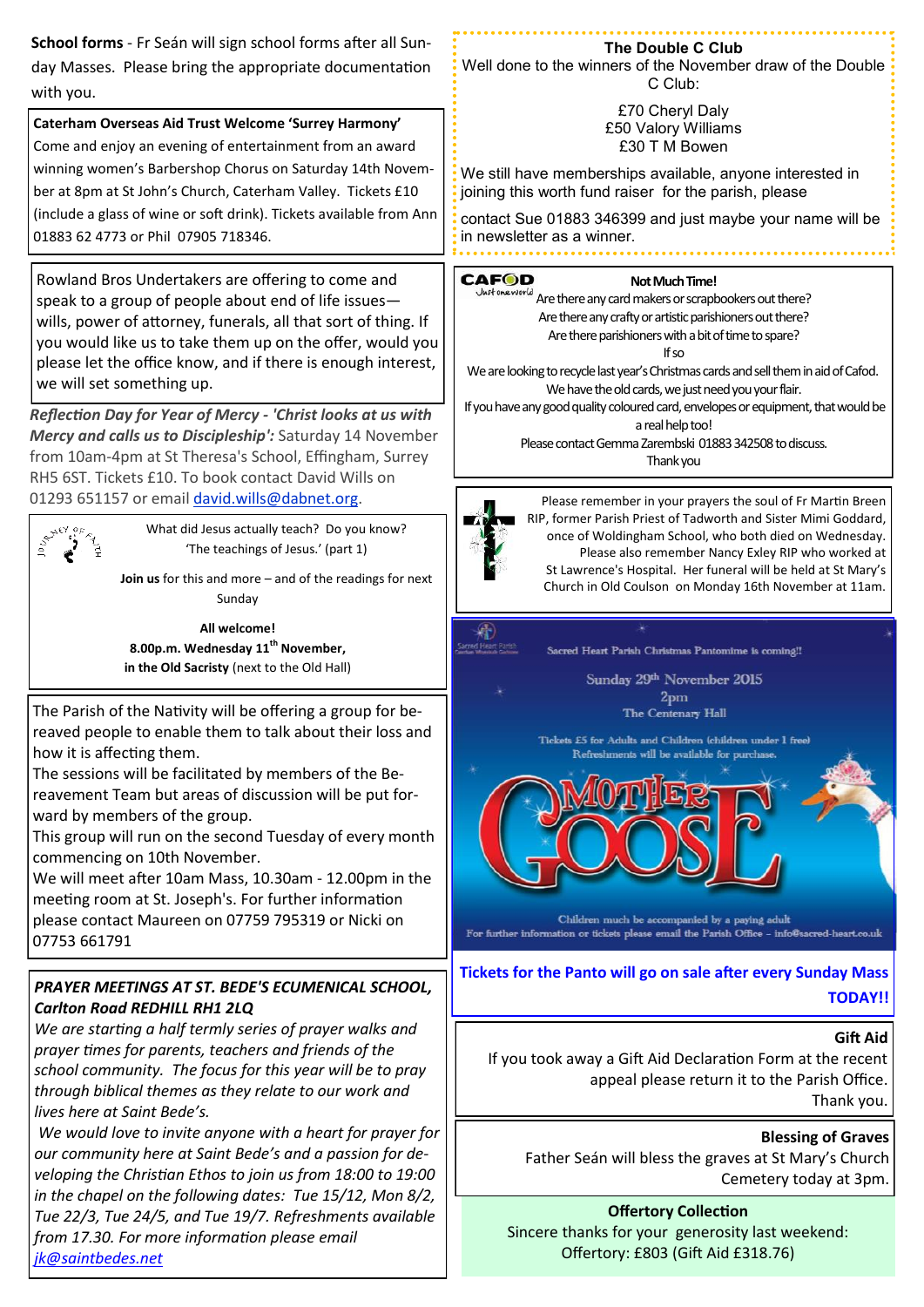#### **WHAT'S ON IN THE PARISH THIS WEEK**

| Sun 8th:  | Children's liturgy at 9am Mass only<br>(no older liturgy) |  |  |
|-----------|-----------------------------------------------------------|--|--|
|           | 10:45am Youth Mass plus FHC Enrolment                     |  |  |
|           | Tea & Coffee after 10:45am Mass                           |  |  |
|           | Last chance to vote on restoring the                      |  |  |
|           | Sanctuary Paintings.                                      |  |  |
|           | **Christmas Panto Tickets to go on Sale after             |  |  |
|           | all Sunday Masses.**                                      |  |  |
|           | 3pm Blessing of the Graves - St Mary's                    |  |  |
|           | 4pm FHC Session 2B (Old Hall)                             |  |  |
| Mon:      | Tea & Coffee after Mass (Old Hall)                        |  |  |
| Tues:     | 9:15am to 11:15am Toddler Group.                          |  |  |
| Wed:      | 8pm Journey of Faith                                      |  |  |
| Fri:      | 7:30pm to 11pm Parish club open                           |  |  |
| Sat:      | 2pm Ministers of Holy Communion afternoon                 |  |  |
|           | of reflection - Woldingham                                |  |  |
| Sun 15th: | Children's liturgy at 9am Mass only                       |  |  |
|           | Tea & Coffee after 10:45am Mass                           |  |  |
|           | Christmas Panto Tickets on Sale after Mass.               |  |  |
|           |                                                           |  |  |

#### **Baptisms**

Keelan Humphries & Amalie Cheshire will be Baptised next week. Please keep them in your prayers.



#### **Second Collections**

TODAY there will be a second collection for the Retired Priest Fund. This collection is eligible for Parish Gift Aid, please use your Parish envelopes.

#### **Bishop's Collection for Retired Priests**

At present, we have 32 retired priests cared for by the Diocese. They have each given many decades of service to the people in the Diocese of Arundel and Brighton. Although a priest "retires" from parish duties he is still in ministry and may, if he wishes, assist parishes with his services.

We want to help our retired priests to live independent lives for as long as possible. So the Diocese provides accommodation and pastoral care. As time goes on a retired priest, like any other aging person, may require more and more assistance to continue living at home. The Diocese ensures he receives all necessary personal and pastoral care. Eventually he may need to move to a residential or nursing home. The Diocese helps locate suitable accommodation. Caring for the elderly, we all know, is costly but is something we do not want to skimp on. In 2014, the Diocese spent £253,000 on our retired priests.

o please help by giving generously to the Retired Priests collection. Your donation can also be Gift Aided and the tax rebate benefits your parish.

# **Tuesday 10th November 2015 - No Parish Mass**

There will be a Deanery Mass at 10am at the All Saints Church in Oxted for Deceased Clergy. You are welcome to attend Mass there.



**Your Prayers are requested for the following persons who are ill or housebound:**

Pat Knight; Kathleen & John Saunders; Helen Keogh; Daisy Hill; Christopher Browne; Kit Monk; Krista Thompson; Jane Hill; Rosemary Whale; Pam Weaver; Jimmy Mullen; Bernie Horrocks; Margaret Robertson; Heather Tordimah; Jenny Rowen; Elizabeth Daley; Eileen, Mel & Rose Lattimore; Bryan Smith; Rose Knight; Oliver Farrell; Seeta Pillay; Christopher Miles; Pat McCoy; John Dunlop, Elise O'Connor, Malcolm Bowen, John Gilford, Chris Norman, Bridget Crook, Baby Tabitha Harrison, Christine Vernon, Peggy Sisman, Maureen Kelly, Sheila French, Val Williams, Mary Wallace, Maria Saunders & Don Hancock .

#### **FIRST HOLY COMMUNION 2015 /2016**

Please remember that all candidates need to collect a badge from a catechist **before** Mass and **return** it after Mass. **If you are late for Mass** and are unable to get a badge please find a catechist at the end of Mass.

If you haven't already signed up for your sessions please email [fhc.sacredheart@gmail.com](mailto:fhc.sacredheart@gmail.com) with your preferred dates.

## **DATES FOR YOUR DIARY**

Saturday 7th November 2015, 3:45pm - Parent & Child session 2A. **Sunday 8th November 2015, 10:45am -Enrolment Mass All candidates to meet at 10:30am in the Old Hall**

Sunday 8th November 2015, 3:45pm - Parent & Child session 2B. Saturday 21st November 2015, 3:45pm - Parent & Child session 3A. Sunday 22nd November 2015, 3:45pm -Parent & Child session 3B**-this session is now FULL.**

**Saturday 28th November, 4pm -First Reconciliation (all children)**

If you have any questions, please contact Anne Marie Young via email on [fhc.sacredheart@gmail.com](mailto:fhc.sacredheart@gmail.com) .

#### **Parish Meeting**

Today is your last chance to vote on whether we restore our Saturday Paintings. If you would like to have your say, please look at the Parish website for full details ([http://www.sacred](http://sacred-heart.us7.list-manage.com/track/click?u=8106c5cc9588c330e5228c2d0&id=f54e7e39b6&e=1a5b3f14ba)[heart.co.uk/sanctuary](http://sacred-heart.us7.list-manage.com/track/click?u=8106c5cc9588c330e5228c2d0&id=f54e7e39b6&e=1a5b3f14ba)-



[paintings/\)](http://sacred-heart.us7.list-manage.com/track/click?u=8106c5cc9588c330e5228c2d0&id=f54e7e39b6&e=1a5b3f14ba). Voting cards will be available at all Sunday Masses TODAY – please ensure that you familiarise yourself with the proposal before voting.

The votes will be counted on Monday 9th November 2015.

Extraordinary Ministers of Holy Communion: a date for your diaries. There will be an afternoon of reflection at Woldingham School on Saturday 14th November, beginning at 2.30pm and ending with Mass, hopefully to end at 6.30pm or so. Communion ministers from throughout the deanery are warmly encouraged to attend.